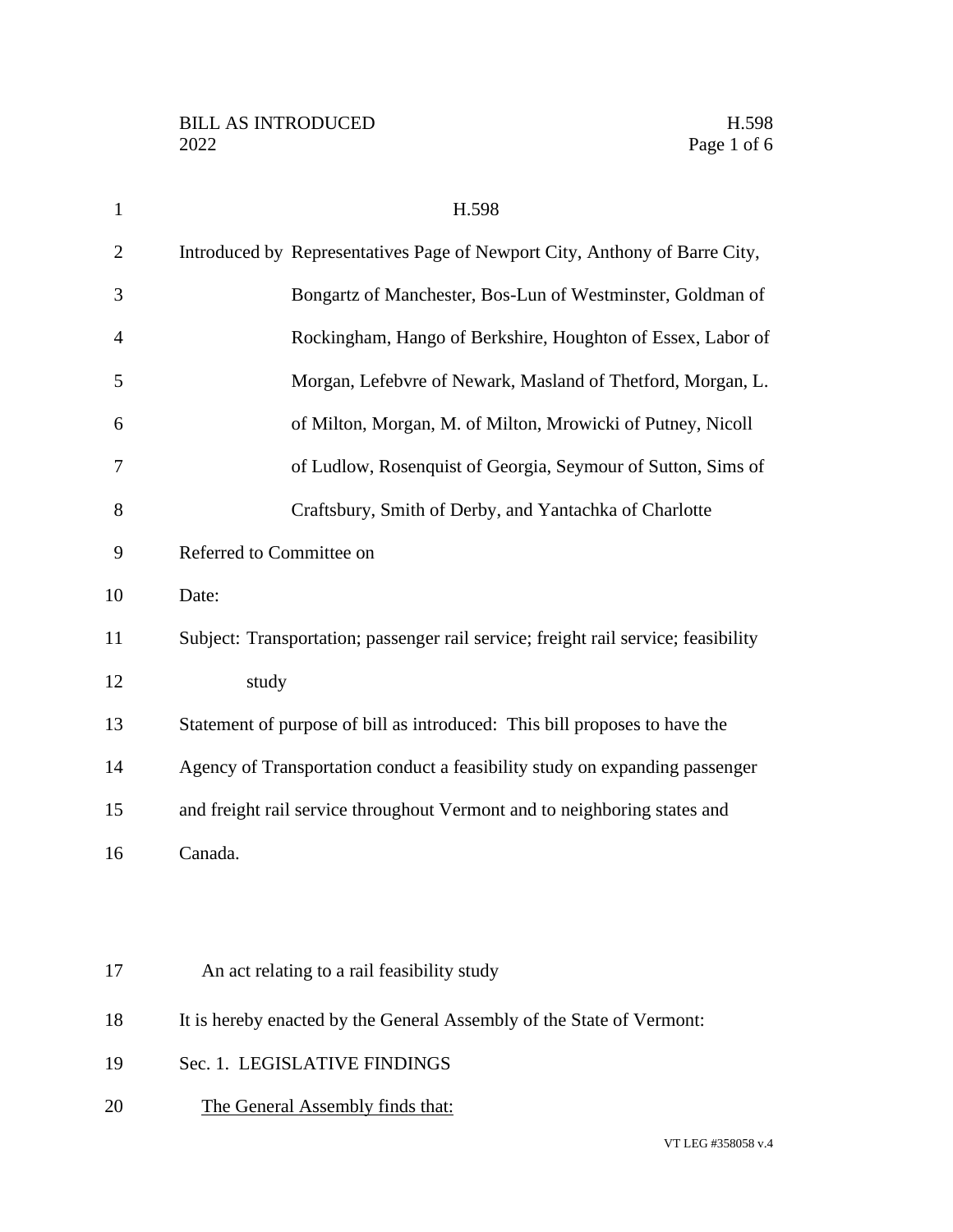| $\mathbf{1}$   | (1) There are nearly 580 miles of active rail line in Vermont.                    |
|----------------|-----------------------------------------------------------------------------------|
| $\overline{2}$ | (2) Vermont's rail system carried almost seven million tons of freight in         |
| 3              | 2018, which is approximately 15 percent of the total tons shipped to, from,       |
| 4              | within, or through the State.                                                     |
| 5              | (3) Improved infrastructure in rail yards throughout the State would              |
| 6              | increase the amount of freight shipped to, from, within, or through the State via |
| 7              | rail. In particular, improved infrastructure in the rail yard in Newport,         |
| 8              | Vermont, would increase the amount of freight shipped into the United States      |
| 9              | from Canada.                                                                      |
| 10             | (4) It is more fuel efficient, per passenger mile, to travel by rail than by      |
| 11             | personal vehicle or airplane. Amtrak is 46 percent more energy efficient than     |
| 12             | traveling by personal motor vehicle and 34 percent more energy efficient than     |
| 13             | domestic air travel on a per-passenger-mile basis.                                |
| 14             | (5) Travel by rail is also viewed, by some, as a more enjoyable and               |
| 15             | convenient way to travel, and there is an existing market for traveling with a    |
| 16             | personal vehicle via the Amtrak Auto Train from Washington, D.C., to              |
| 17             | Orlando, Florida.                                                                 |
| 18             | (6) Quebec, Montreal; Portland, Maine, and neighboring Old Orchard                |
| 19             | Beach, Maine; Island Pond, Vermont; and Newport, Vermont, and neighboring         |
| 20             | ski mountains, including Jay Peak, are all tourist destinations. Increased travel |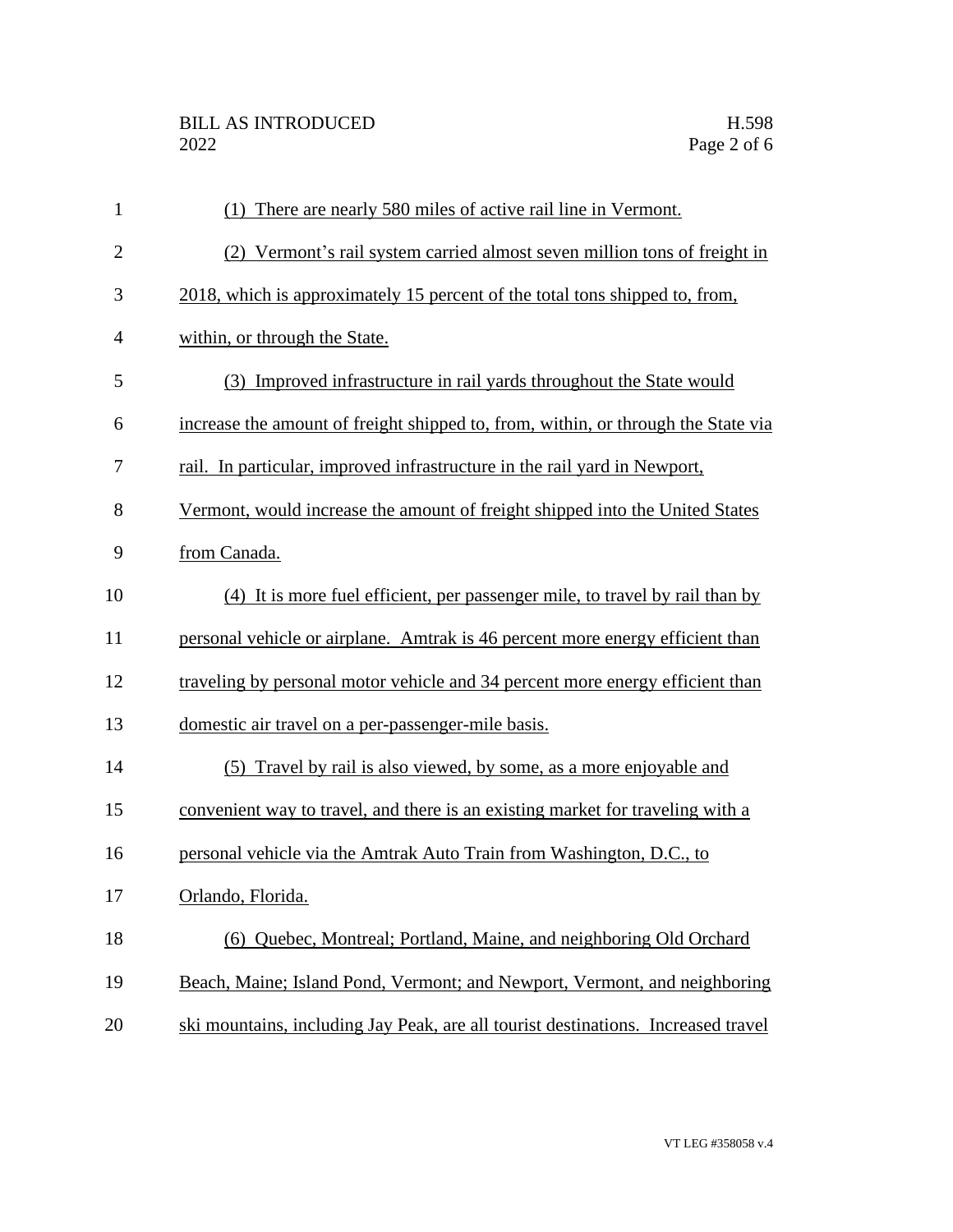| $\mathbf{1}$   | by rail to these destinations would provide a beneficial economic impact,        |
|----------------|----------------------------------------------------------------------------------|
| $\overline{2}$ | including the creation of jobs.                                                  |
| 3              | The following rail lines already exist and connect Montreal, Quebec,             |
| $\overline{4}$ | to East Northfield, Massachusetts, by way of Newport, Vermont; St.               |
| 5              | Johnsbury, Vermont; and White River Junction, Vermont, with Amtrak service       |
| 6              | continuing south from White River Junction, Vermont, to Miami, Florida:          |
| 7              | (A) Canadian Pacific is a private railroad and the sixth largest Class I         |
| 8              | railroad by revenue in the United States. It operates just over 24 miles of rail |
| 9              | line in Vermont with one terminus in Newport, Vermont. Canadian Pacific's        |
| 10             | main rail line runs between Montreal, Quebec, and Searsport, Maine, and          |
| 11             | connects Montreal, Quebec, to Newport, Vermont.                                  |
| 12             | (B) The Connecticut River Subdivision of the Washington County                   |
| 13             | Railroad (WACR) leases rail line owned by the State and operates freight         |
| 14             | service as a Class III short-line railroad from Newport, Vermont, to White       |
| 15             | River Junction, Vermont, by way of St. Johnsbury, Vermont.                       |
| 16             | (C) The New England Central Railroad (NECR), a subsidiary of                     |
| 17             | Genesee & Wyoming Inc. (GW), which is the world's largest short-line             |
| 18             | railroad holding company and a subsidiary of Brookfield Infrastructure,          |
| 19             | operates 228 miles of rail line in Vermont, including rail line that connects    |
| 20             | East Northfield, Massachusetts, to St. Albans, Vermont, by way of White          |
| 21             | River Junction and provides passenger service via Amtrak's Vermonter.            |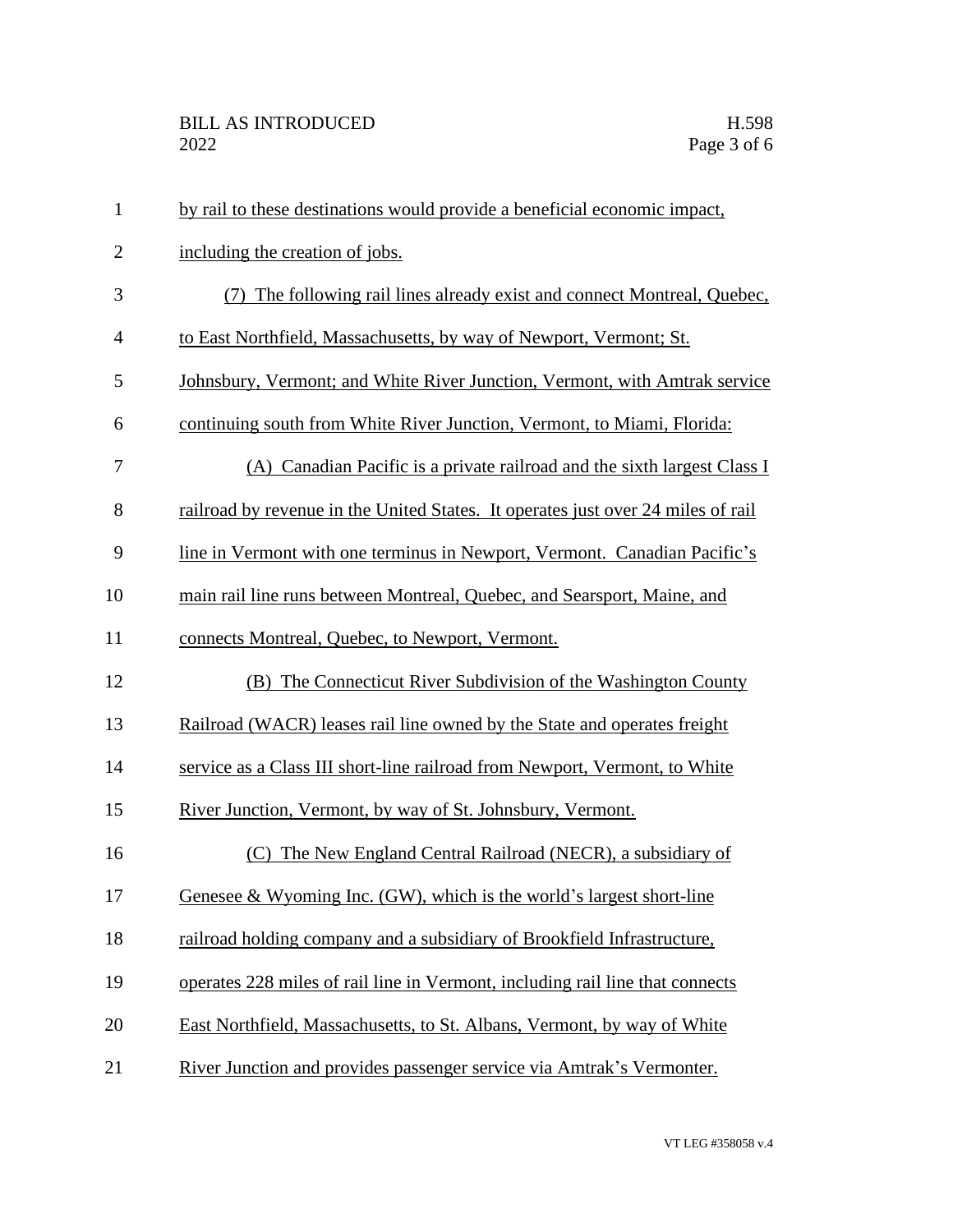| $\mathbf{1}$   | (8) The St. Lawrence & Atlantic Railroad (SLR) is also a subsidiary of                 |
|----------------|----------------------------------------------------------------------------------------|
| $\overline{2}$ | GW. It operates 34 miles of rail line in Vermont and rail line in New                  |
| 3              | Hampshire and Maine that connects Island Pond, Vermont, to Portland, Maine.            |
| $\overline{4}$ | (9) If passenger rail service is restored from Montreal, Quebec, to                    |
| 5              | Newport, Vermont, and Montreal, Quebec, to Island Pond, Vermont, it would              |
| 6              | serve to increase passenger rail traffic to, from, within, and through Vermont         |
| 7              | and increase tourism opportunities in Vermont, Maine, and Quebec.                      |
| 8              | (10) There are plans to build a new joint customs and immigration                      |
| 9              | facility at Montreal Central for the Canada Border Security Agency and U.S.            |
| 10             | Customs and Border Protection to allow passengers departing from Montreal,             |
| 11             | Quebec, on the Vermonter and Adirondack, with service to New York, New                 |
| 12             | <u>York, to clear U.S. customs and immigration prior to boarding the train and for</u> |
| 13             | passengers arriving in Montreal, Quebec, to clear Canadian customs and                 |
| 14             | immigration after detraining.                                                          |
| 15             | Sec. 2. FEASIBILITY STUDY AND IMPLEMENTATION PLAN                                      |
| 16             | (a) The Agency of Transportation, in consultation with Amtrak; railroads               |
| 17             | that operate in Vermont, Maine, and Quebec; the Maine Department of                    |
| 18             | Transportation; and the Ministry of Transportation of Quebec, shall conduct a          |
| 19             | passenger and freight rail feasibility study and develop an implementation plan        |
| 20             | for the following corridors:                                                           |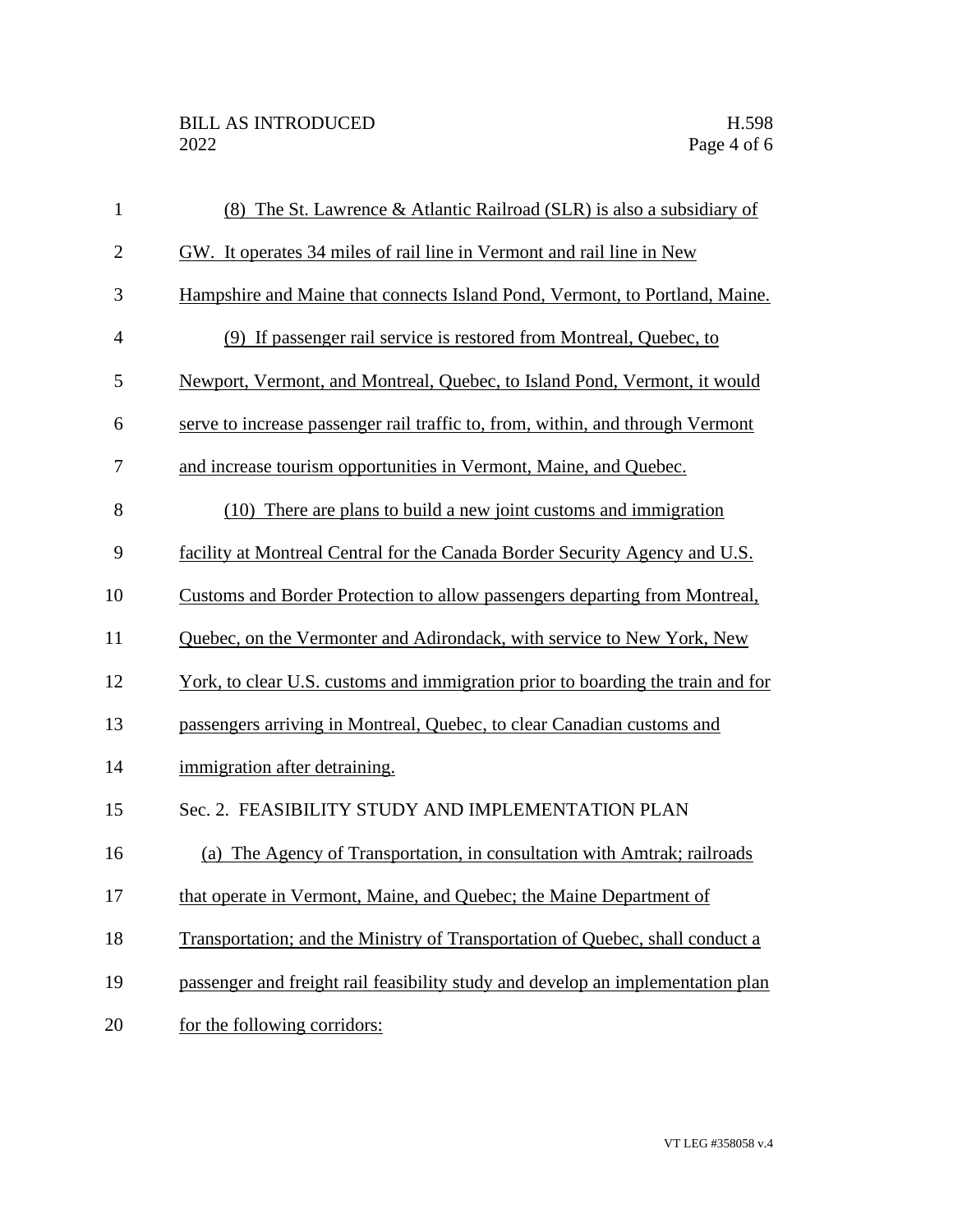| $\mathbf{1}$   | (1) between Montreal, Quebec, and East Northfield, Massachusetts, via              |
|----------------|------------------------------------------------------------------------------------|
| $\mathbf{2}$   | Newport, Vermont; and                                                              |
| 3              | between Island Pond, Vermont, and Portland, Maine.                                 |
| $\overline{4}$ | (b) The purpose of the feasibility study and development of an                     |
| 5              | implementation plan shall be to determine the feasibility of and plan for          |
| 6              | passenger and increased freight rail service within the corridors identified in    |
| 7              | subsection (a) of this section, including to estimate the time horizon to plan for |
| 8              | and design the service; to estimate ridership potential; to estimate costs for     |
| 9              | operations and capital acquisition; to estimate costs for rail yard infrastructure |
| 10             | improvements; to identify any other general operational, capital, legal, and       |
| 11             | administrative requirements, including any additional enhancements to plans        |
| 12             | for the new joint customs and immigration facility at Montreal Central; and to     |
| 13             | develop a robust implementation plan to best accommodate the resumption of         |
| 14             | passenger rail service and increased reliance on freight rail service to, from,    |
| 15             | within, and through Vermont.                                                       |
| 16             | (c) As part of the feasibility study and implementation plan, the Agency of        |
| 17             | Transportation shall consider seasonal and non-daily passenger rail service.       |
| 18             | (d) The Agency of Transportation shall file a written report with the              |
| 19             | findings of the feasibility study and the implementation plan with the House       |
| 20             | and Senate Committees on Transportation on or before January 15, 2023.             |